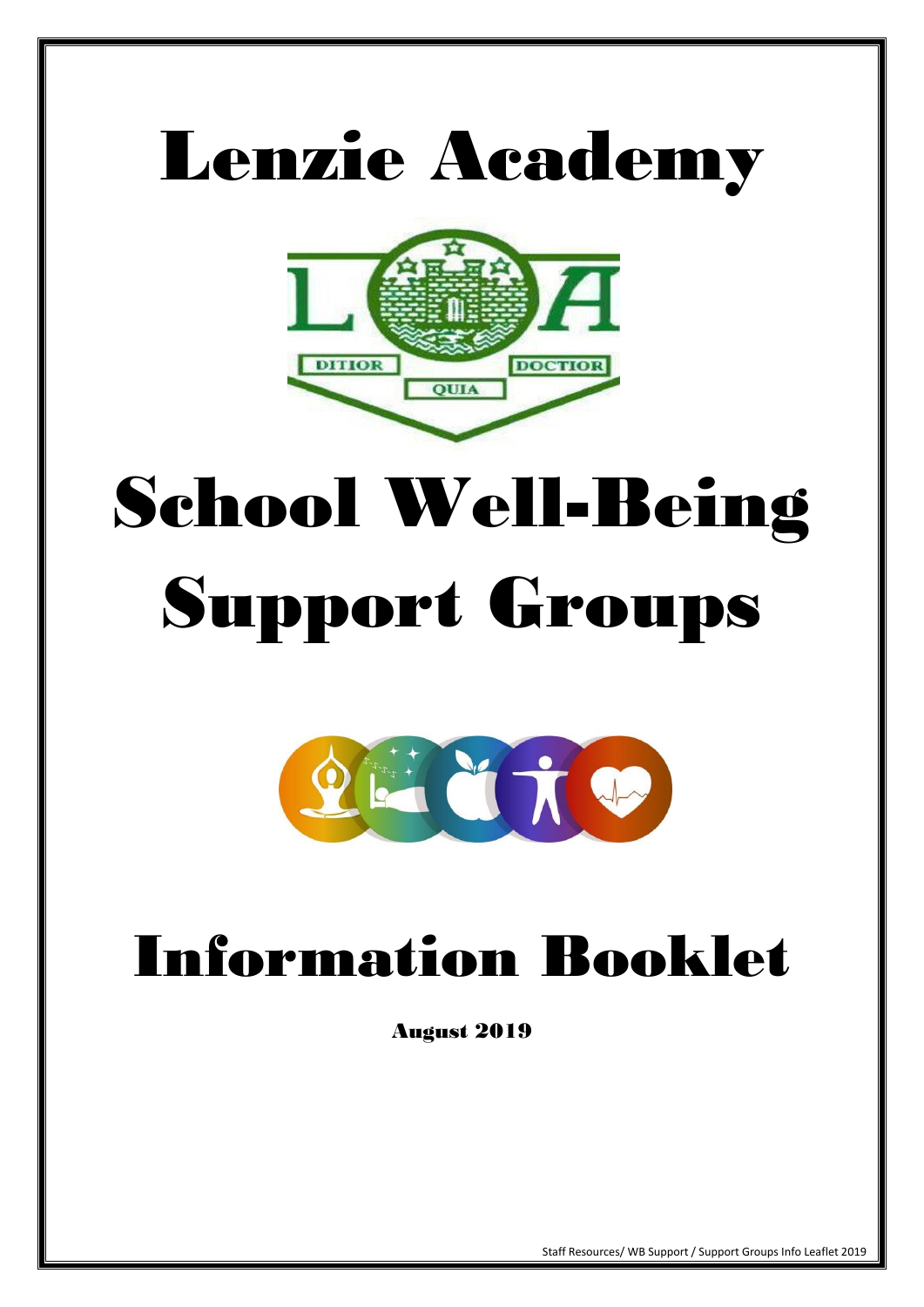#### **Seasons for Growth**



#### **AIM: The programme aims to support people to cope with change, loss and grief in their lives.**

The programme focuses on issues such as self-esteem, managing feelings, problemsolving, decision making, effective communication and support networks. It links well with the mental and emotional health and well-being area of curriculum for excellence. Seasons for Growth is one of a number of programmes presented by The Notre Dame Centre. The Notre Dame Centre is renowned for its innovative and unique approach to supporting children and young people and adults experiencing difficulties in their lives. Seasons for Growth is supported by the Scottish Government.

The core element of the programme is the promotion of social and emotional wellbeing. This is achieved through small peer support groups facilitated by a trained 'Companion(s)'.

Each group meets for 8 sessions. Each session runs for approximately one hour during which participants engage in activities such as art work, storytelling and discussion. The aim of the group is to nurture and encourage participants to think and talk about their feelings, acknowledge their change/ loss, learn strategies for coping, realise that they are not alone, strengthen relationships and promote peer support.

The first session supports the group to set a list of Group Rules which promote the importance of confidentiality, listening, respecting, allowing all to contribute and accepting some of the group may wish to 'pass' on some discussions. A calm, considerate and comfortable atmosphere is established.

At the first session group members also receive their own Journal. During each of the 8 sessions time will be allocated to enable participants to complete pages of their Journal. This often involves making notes and drawing pictures expressing what has been discussed.

Participants keep their Journals following completion of the programme to encourage them to reflect back on their 'journey' and to provide continuous support long after the group meetings are over.

Following the  $8<sup>th</sup>$  session the group hold a 'Celebration Event'. Group members can invite family/ friends along to this event. During this informal gathering participants are encouraged to share their thoughts on their Seasons for Growth experience. There are 5 different Journals (levels 1 – 5). Each group's Journal level is selected depending on the age, ability and nature of the group members.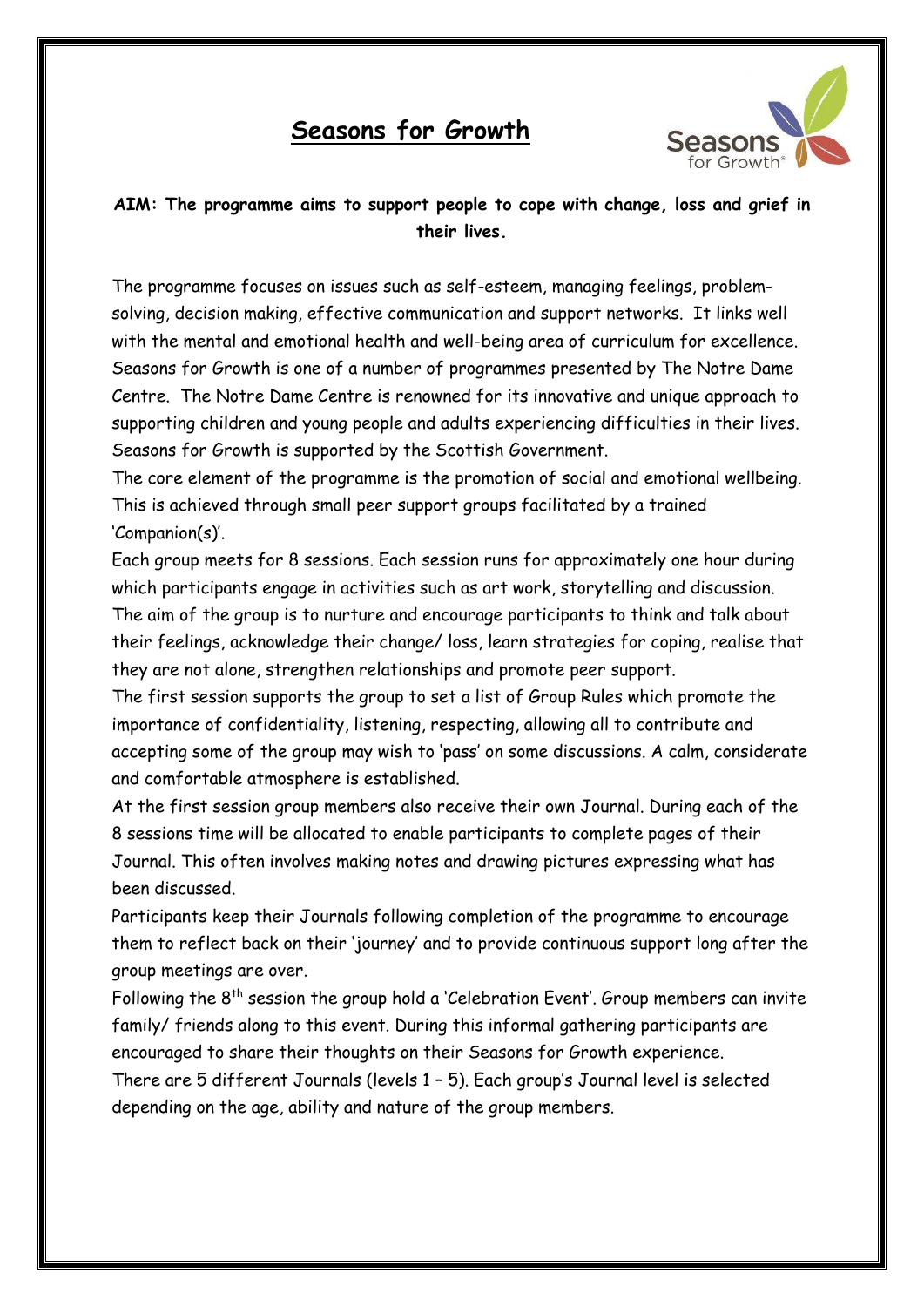#### **Dove Self Esteem Group**

**AIM: To help students build body confidence and avoid valuing themselves- and others, on the basis of appearance. Students develop respect for their own individuality and the diversity they see around them, gaining skills and confidence to be the best version of themselves.** 

A series of 3 55 minute workshops, exploring the key factors that influence body confidence and self-esteem of young people. Students will learn to become savvy, critical consumers of media.

Through discussion, role play, analysing real advertising, watching films and completing activity sheets, students will recognise appearance-related pressures. They will explore how images of people in professional media (such as magazines, television and advertising) often misrepresent reality, being manipulated to sell products or services.

Students will recognise that comparing people and things by the way they look is human nature but explore how these comparisons can be harmful. Students will identify how personal and social media can also promote appearance ideals, with negative consequences for themselves and those around them, and develop strategies to promote and protect their body confidence in the future. Finally, students will consider the role they can personally play in challenging appearance pressures, committing to one action that champions body confidence in themselves and others.

A range of resources, videos, and activities have been designed to help support young people in their body confidence journeys and cover topics such as friends and relationships, teasing and bullying, growing up and body image, and the role of the media.

*What is covered in the sessions?*  Session 1: Appearance Pressures Session 2: Body Confidence Session 3: This is me!

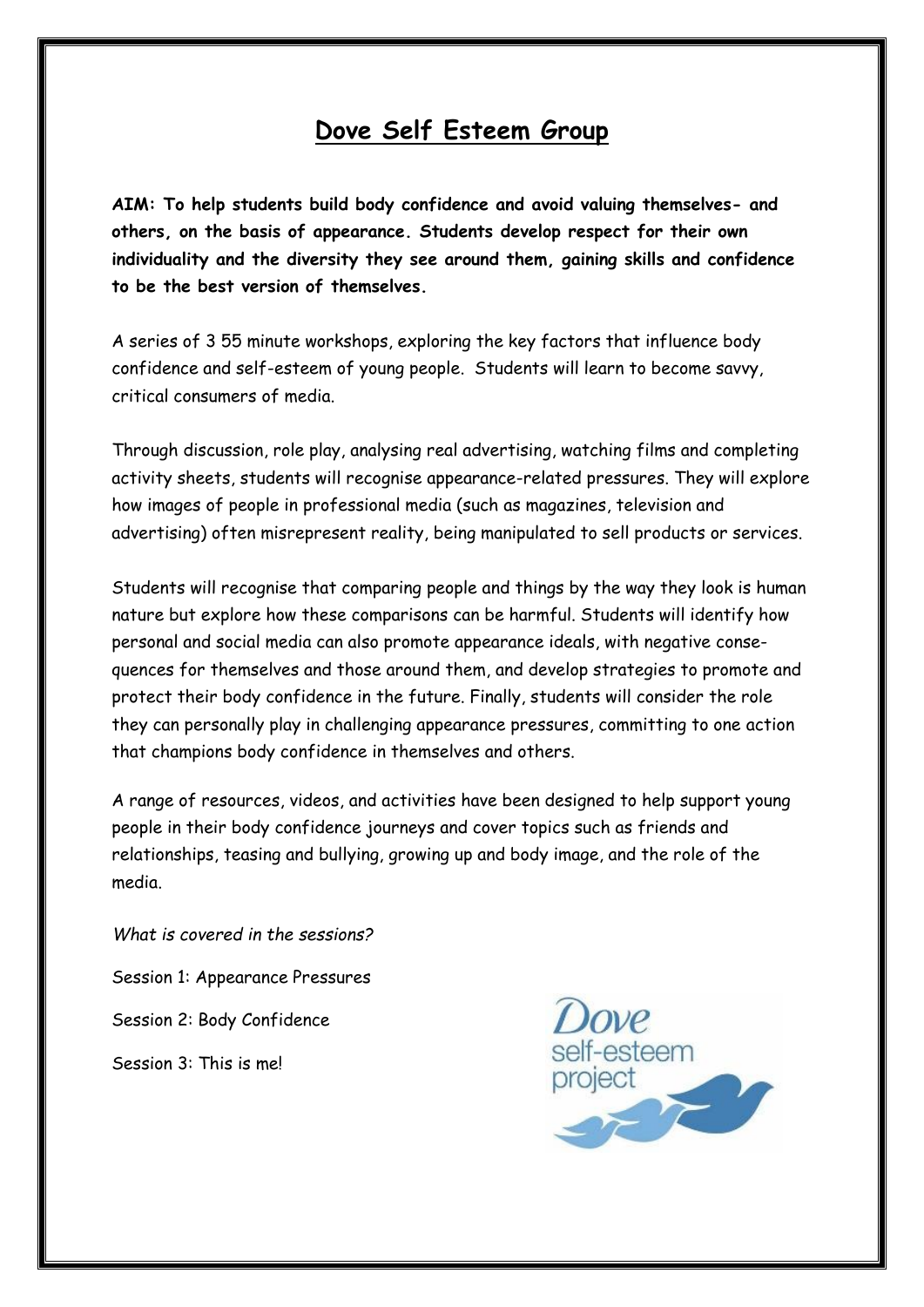### **Individual Staff Mentors**



**AIM: To provide quality additional individual support for those pupils in Lenzie Academy that may have circumstances affecting their ability to achieve their potential.**

We offer staff mentors to:

- Specific S1 pupils who have been highlighted by parents or primary school staff
- Any pupil (S1-S6) who has been nominated by their guidance teacher or year head
- Pupils who face multiple barriers to learning
- Pupils who are applying for full time employment
- Pupils who are applying to college

A number of staff have volunteered to be staff mentors. After a pupil has been identified by their Guidance Teacher or Year Head, a mentor will be assigned and a brief outline of the reasons behind the pupil being offered a mentor will be offered.

The PTG will arrange the initial meeting between the pupil and staff mentor. Staff mentors are allowed to extract pupils from classes up to 3 times to establish a mentoring relationship. Meetings during class time may not be necessary for some pupils as they may be willing to meet at lunchtime or interval and this is encouraged where possible.

Mentors usually aim to meet pupils on a weekly basis initially in order to build a relationship. In addition, it may be possibly to meet ad hoc in addition to planned meetings.

If the member of staff/pupil feels that things are not progressing or the pupil discloses anything of a child protection nature then they would inform the PT/year head/child protection co-ordinator.

Evaluation forms are collected throughout the mentoring period in order to monitor the progress of the pupil. There is a bank of resources that can be used to help with the mentoring process.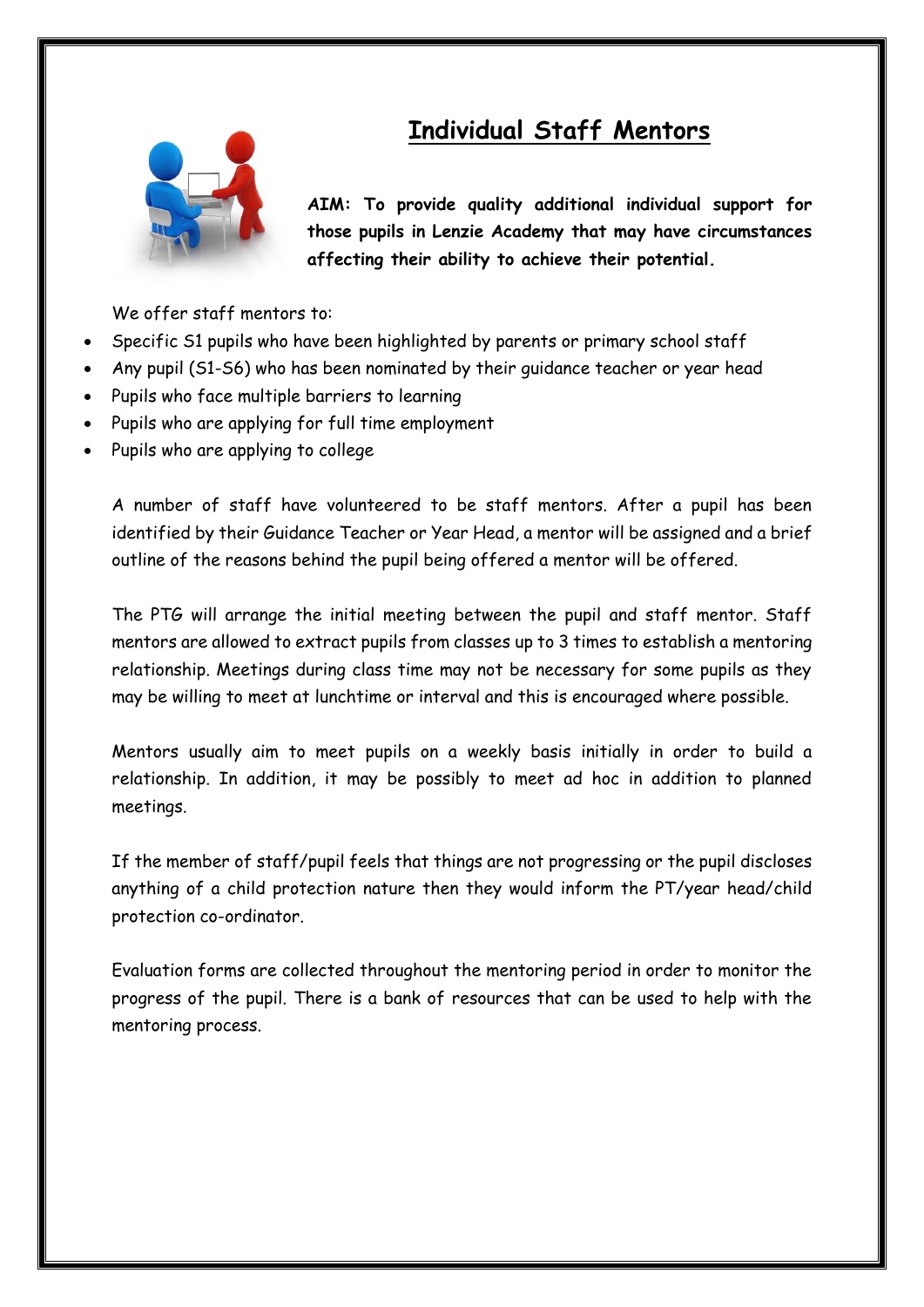#### **S6 Pupil Mentors**

**AIM: To provide quality additional individual support for those pupils in Lenzie Academy that may have circumstances affecting their ability to achieve their potential.**

S6 pupils are provided with the opportunity to volunteer as a pupil mentor. This will help them achieve their Saltire Award for Volunteering.



We offer S6 mentors to:

- Specific S1 pupils who have been highlighted by parents or primary school staff as needing additional support with settling into Lenzie Academy
- Any pupil (S1-S3) who has been nominated by their guidance teacher or year head
- Any pupil (S1-S3) who requires some reassurance from an older pupil about life at Lenzie Academy and what they can expect.

Quite often a young person may seek reassurance from an older pupil in the school about certain challenges they face. This may be in relation to homework, making friends, becoming involved in extra-curricular clubs, how to study for tests or how to organise their resources/work for the different subjects they have. S6 mentors are invaluable in this process as they can relate to the pupil and how they may be feeling as they may have experienced it themselves when they were younger.

A number of S6 pupils have volunteered to be staff mentors. After a pupil has been identified by their Guidance Teacher or Year Head, a mentor will be assigned and a brief outline of the reasons behind the pupil being offered a mentor will be offered.

All pupils involved in the mentoring process are training in how to deal with certain instances and are trained so that if a pupil discloses anything of a child protection nature then they would inform their year head/child protection co-ordinator.

The PTG will arrange the initial meeting between the pupil and S6 mentor. Mentors are encouraged to meet with the pupil on a weekly basis initially to build a relationship. These meetings take place at lunchtime and intervals.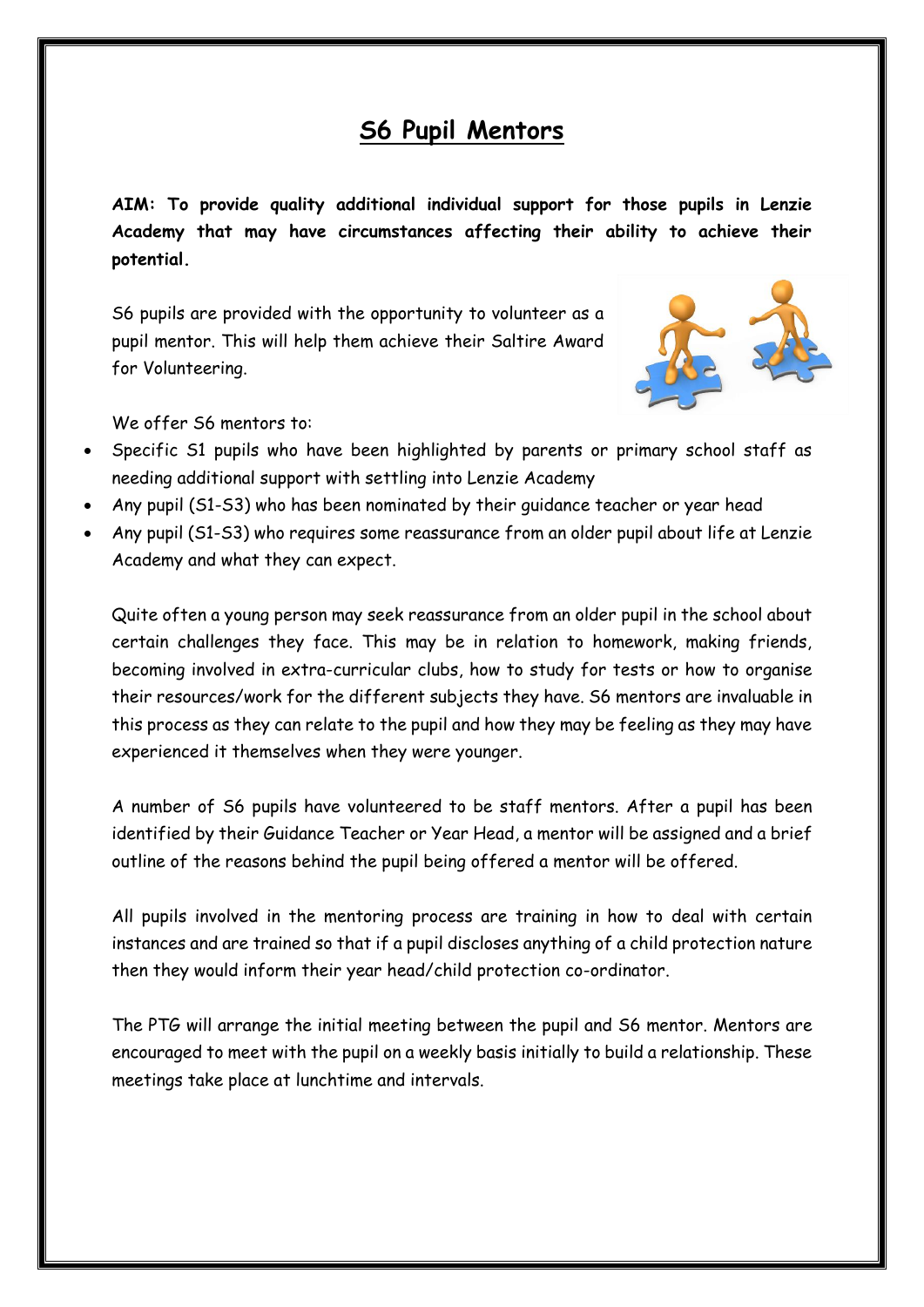#### **PSE Mentors**

**AIM: To provide additional support in PSE classes and to allow junior pupils to develop relationships with senior pupils in the school and have a trustworthy senior pupil to discuss various issues with.**

Similar to the role of an individual pupil mentor S6 pupils are provided with the opportunity to volunteer as a PSE mentor. This will help them achieve their Saltire Award for Volunteering. Mentors in PSE classes will be involved in supporting the work of the teacher and assisting pupils with completing tasks. This will also provide the opportunity for junior pupils to seek advice and support from senior pupils in the school.

#### **Bounce Back Group**

**AIM: To build positive relationships with the selected pupils and develop an understanding/knowledge of pupils' individual strengths, weaknesses, hopes and aspirations. This will in turn support pupils to develop resilience in a way that is appropriate to their individual circumstances/needs.**

This group will be targeted towards selected S1 pupils. This will involve a 6 week course lasting one period per week. The primary aim of the course is to help children cope with day-to-day situations where they need to develop more resilience. By encouraging students to try out varied activities it is hoped that students may be able to better cope with the challenging aspects of school and day-to-day life. This resilience course offers a framework for finding the best ways of helping young people to get through when life is particularly tough. In order to build on pupil's resilience 5 main areas will be focused on; Basics, Belonging, Learning, Coping, Core self.

- \* Build positive relationships with the selected pupils.
- \* Develop an understanding/knowledge of pupils' individual strengths, weaknesses, hopes and aspirations.
- \* Support pupils to develop resilience in a way that is appropriate to their individual circumstances/needs.

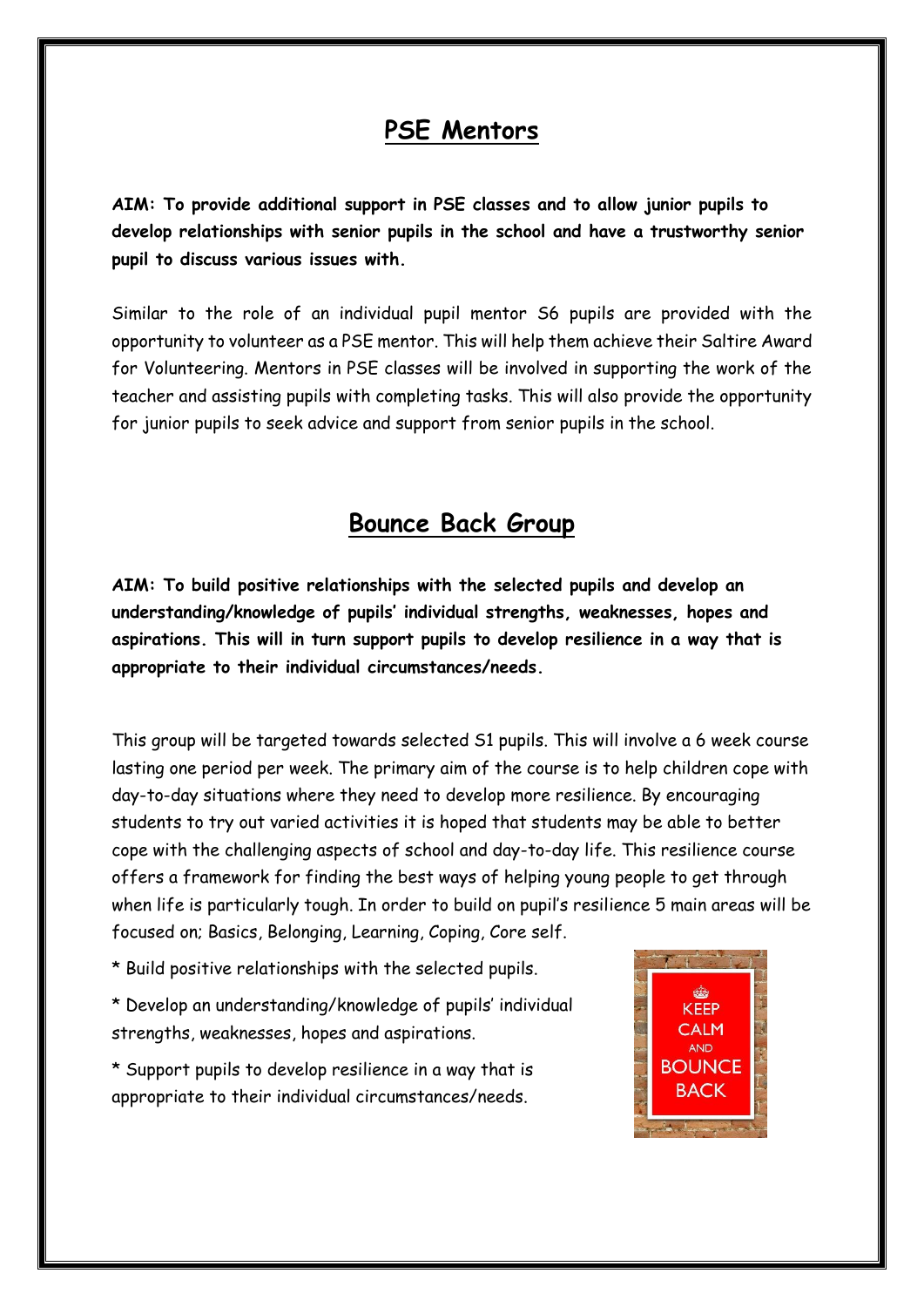### **Promoting Positive Behaviour Group**

**AIM: To help participants to understand the impact of their behaviour within the school context and, through reflection and discussion, encourage them to make more positive choices. This should improve organisation, engagement in subjects, reduce conflict and help increase feelings of connectedness in school.**

Prior to starting the group work pupils will have an initial personal interview and complete a questionnaire to establish a baseline of their thoughts and feelings about themselves, peers and their circumstances.

The group work will focus on several main areas based around actions and consequences and their impact on themselves and others. At the end of the group work there will be a concluding personal evaluation and target setting session.

The group sessions will concentrate on:

- Trigger Situations
- Thoughts and Emotions
- Physical Feelings
- Actions and Consequences



Scenarios will be used within the sessions to allow participants the opportunity to discuss possible responses and how to prevent escalation/confrontation. Group members will also have the opportunity to discuss specific problems they have had so they can reflect on their role in any situations of conflict and be encouraged to consider the views of others. As a group they will also discuss and offer solutions based on their own experiences.





**AIM: To decrease pupil anxiety about the day ahead by providing a supported start to the day where any worries can be discussed with staff and supports can be implemented.** 

In liaison with Guidance staff, pupils who would benefit from a 'soft start' to the day are invited to join breakfast club which takes place at 8:30am every morning. During breakfast club the pupils are responsible for preparing toast and tea/coffee/juice and are encouraged to discuss the day ahead while eating breakfast. Staff are able to help pupils identify solutions to any worries about school that they have and speak with subject teachers if required.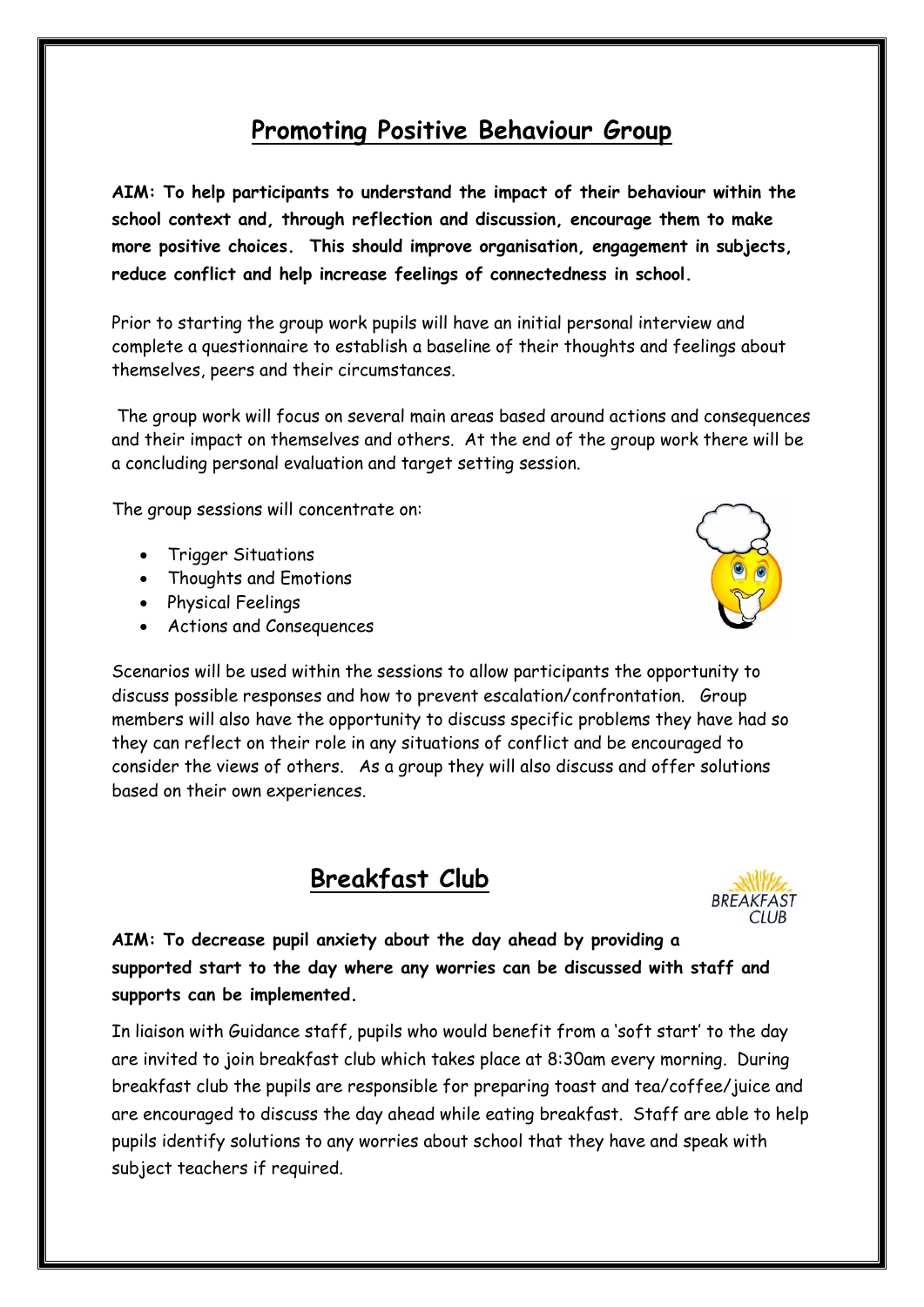#### **Group Teen Triple P**

**AIM: The Triple P Program is a parenting and family support system designed to prevent – as well as treat – behavioural and emotional problems in teenagers. It aims to prevent problems in the family, school and community before they arise and to create family environments that encourage children to realise their potential.**

Group Teen Triple P is a broad-based parenting intervention delivered over eight weeks for parents of teenagers up to 16 years old who are interested in learning a variety of parenting skills. Parents may be interested in promoting their teenagers development and potential or they may have concerns about their teenager's behaviour that they want to change. The program involves four (2 hour) group sessions of up to 12 parents.

Parents actively participate in a range of exercises to learn about the causes of adolescent behaviour problems, setting specific goals, and using strategies to promote a teenager's skills development, managing inappropriate behaviour and teaching emotional self-regulation. Parents also learn how to plan around risk-taking behaviour or risky situations. Then there are three (15 to 30 min) individual telephone consultations to assist parents with independent problem solving while they are practicing the skills at home.

Parents or caregivers that benefit from Group Teen Triple P are those who have concerns about their teenager's mild to moderate level of behavioural problems or simply wish to prevent behavioural problems from developing. Parents who have completed lower-level interventions and have not achieved the goals they wanted, may benefit from a Group Teen Triple P intervention. Parents need to be able to commit to the whole eight sessions.

*What is covered in the sessions with parents?* 

Session 1: Positive parenting.

Session 2: Encouraging appropriate behaviour.

Session 3: Managing problem behaviour.

Session 4: Dealing with risky behaviour.

Session 5-7: Implementing parenting routines 1-3.

Session 8: Program close.

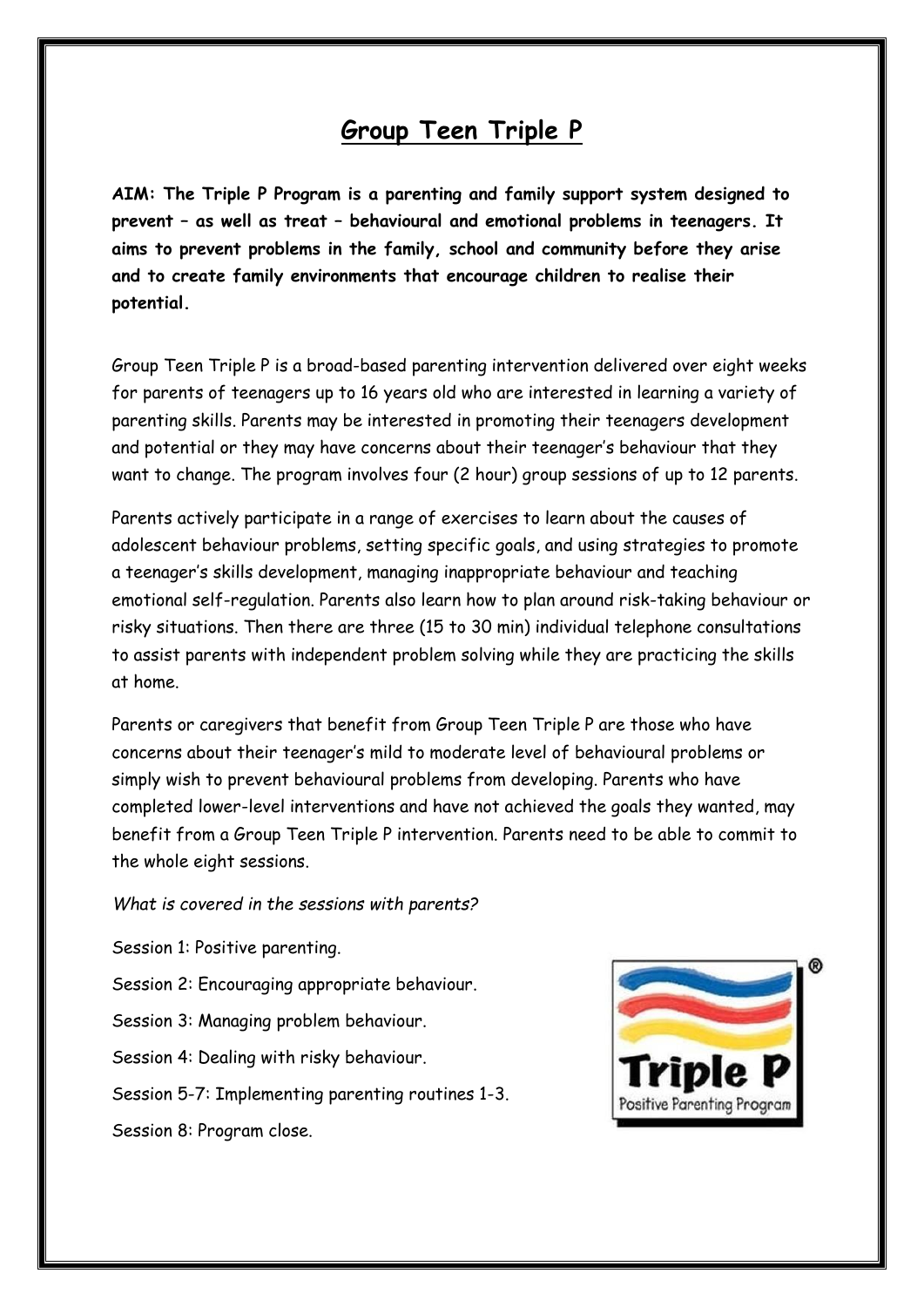#### **Primary Care Teen Triple P**

**AIM: Primary Care interventions incorporate brief behavioural counselling as an early detection and brief intervention approach to managing identified problems. Practical advice on managing specific problem behaviour is provided, assisted by the use of parenting tip sheets and DVD resources.** 

Primary Care Teen Triple P is a brief targeted intervention in a one-to-one format that assists parents to develop parenting plans to manage behavioural issues (e.g., rudeness, disrespect) and skill development issues (e.g., independent problem solving, dealing with strong emotions, positive communication).

Practitioners provide 3-4 sessions (15-30 minutes each) over a period of 4-6 weeks. Sessions can be done in person, over the phone or as a combination of both. During the sessions parents learn about what influences the development of teenage behaviour problems and then develop an individualised parenting plan based on information sheets specifically targeting the parent's area of concern.

Parents or caregivers who benefit from Primary Care Teen Triple P are those with a specific concern about their teenager's behaviour and who prefer one-to-one consultations. They are likely to benefit when their teenager's behaviour problems are mild and uncomplicated by a high level of family stress. Parents receiving this intervention sometimes then choose to do a Group Teen Triple P course if problems persist.

*What is covered in sessions with parents?* 

Consultation Session 1: Assessment of the presenting problem.

Consultation Session 2: Developing a parenting plan.

Consultation Session 3: Review of implementation.

Consultation Session 4: Follow up. If necessary, referral options are discussed.